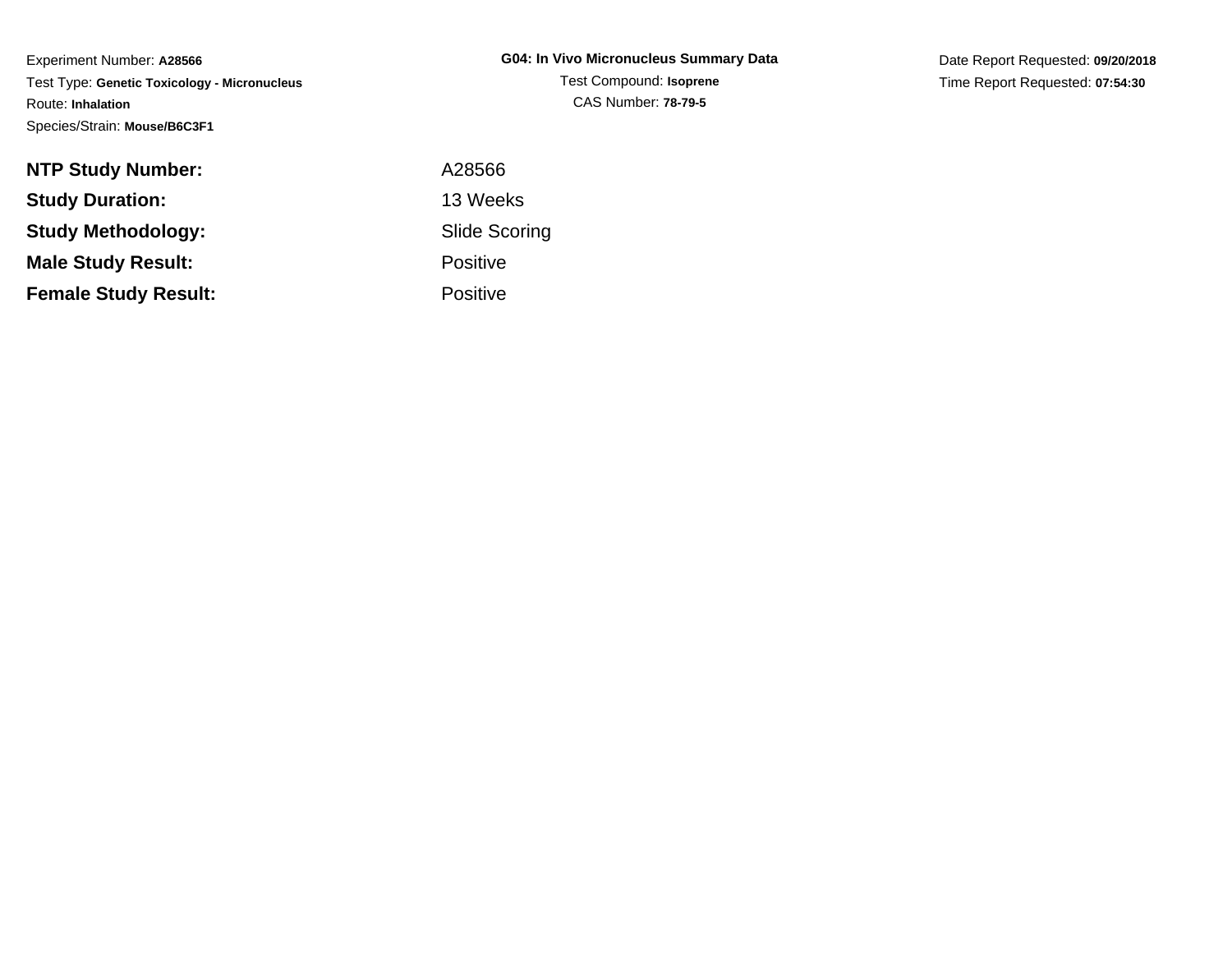Experiment Number: **A28566** Test Type: **Genetic Toxicology - Micronucleus**Route: **Inhalation**Species/Strain: **Mouse/B6C3F1**

|                              | <b>MN NCE/1000</b> |                 |             |
|------------------------------|--------------------|-----------------|-------------|
| Dose (ppm)                   | N                  | Mean $\pm$ SEM  | p-Value     |
| Vehicle Control <sup>1</sup> | 10                 | $1.27 \pm 0.06$ |             |
| 70.0                         | 10                 | $1.34 \pm 0.07$ | 0.3819      |
| 220.0                        | 10                 | $2.44 \pm 0.23$ | $< 0.001$ * |
| 700.0                        | 10                 | $4.67 \pm 0.21$ | $< 0.001$ * |
| 2200.0                       | 10                 | $5.34 \pm 0.64$ | $< 0.001$ * |
| 7000.0                       | 10                 | $6.42 \pm 0.24$ | $< 0.001$ * |
| Trend p-Value                |                    | $< 0.001$ *     |             |

## Trial Summary: Positive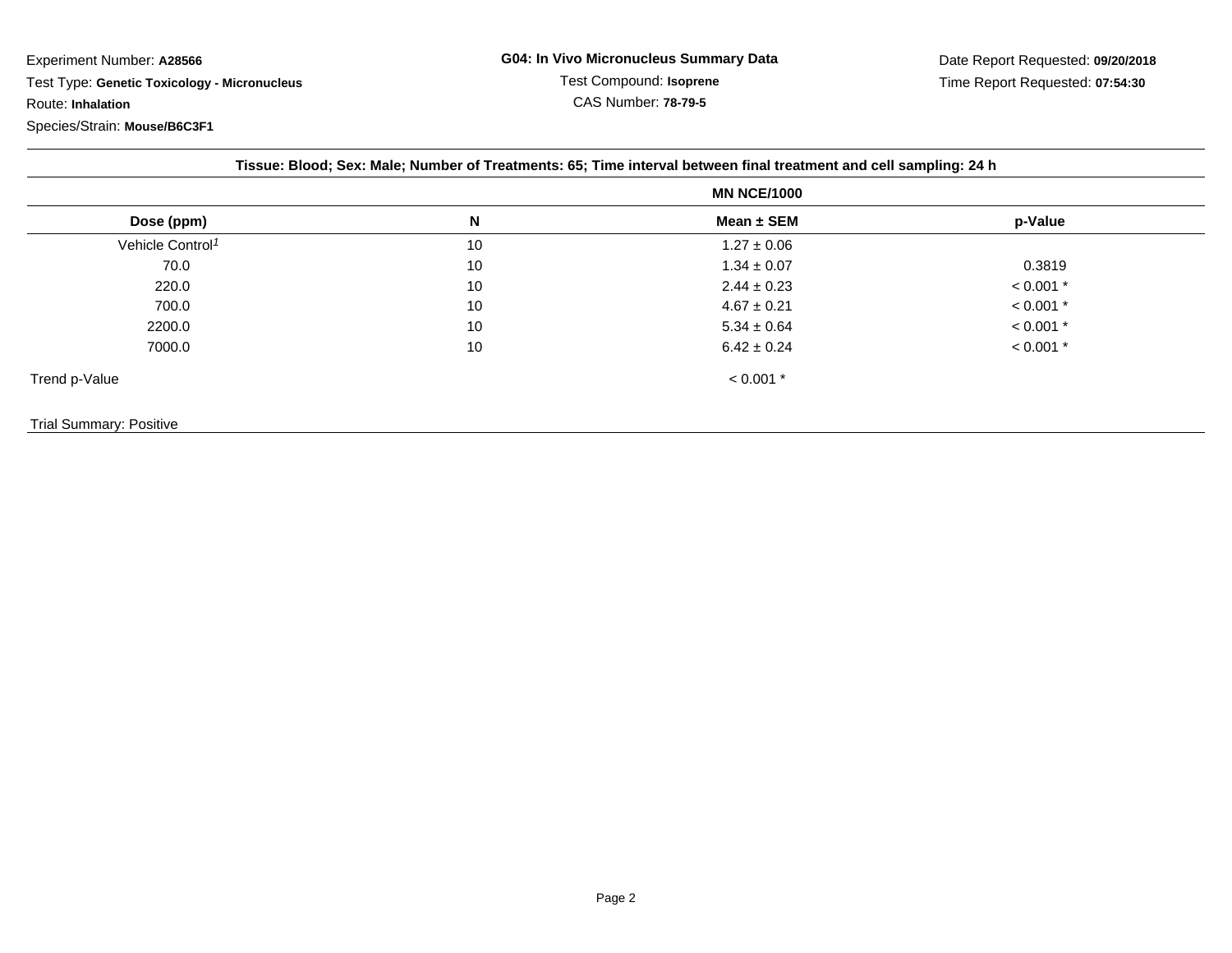Experiment Number: **A28566**

 Test Type: **Genetic Toxicology - Micronucleus**Route: **Inhalation**

Species/Strain: **Mouse/B6C3F1**

Date Report Requested: **09/20/2018**Time Report Requested: **07:54:30**

|                              | <b>MN PCE/1000</b> |                  |             | % PCE           |
|------------------------------|--------------------|------------------|-------------|-----------------|
| Dose (ppm)                   | N                  | Mean $\pm$ SEM   | p-Value     | Mean $\pm$ SEM  |
| Vehicle Control <sup>1</sup> | 10                 | $2.45 \pm 0.45$  |             | $2.72 \pm 0.12$ |
| 438.0                        | 10                 | $12.60 \pm 1.58$ | $< 0.001$ * | $2.36 \pm 0.11$ |
| 875.0                        | 10                 | $14.24 \pm 1.63$ | $< 0.001$ * | $2.68 \pm 0.64$ |
| 1750.0                       | 10                 | $10.39 \pm 0.83$ | $< 0.001$ * | $1.94 \pm 0.17$ |
| 3500.0                       | 10                 | $13.65 \pm 0.75$ | $< 0.001$ * | $1.60 \pm 0.10$ |
| 7000.0                       | 10                 | $18.29 \pm 1.69$ | $< 0.001$ * | $1.24 \pm 0.07$ |
| Trend p-Value                |                    | $< 0.001$ *      |             |                 |

Trial Summary: Positive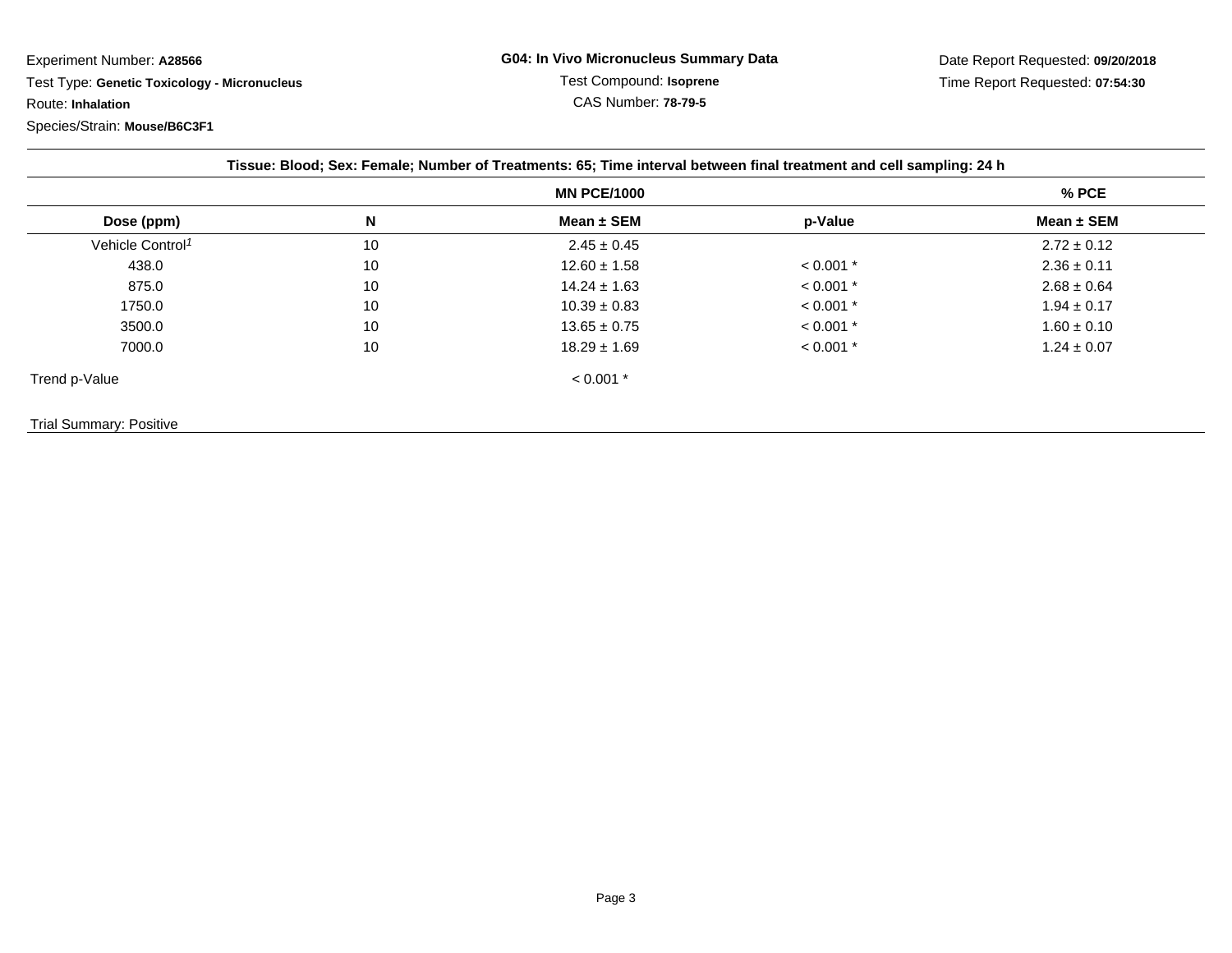Experiment Number: **A28566**Test Type: **Genetic Toxicology - Micronucleus**

Route: **Inhalation**

Species/Strain: **Mouse/B6C3F1**

|                              | <b>MN NCE/1000</b> |                  |             |
|------------------------------|--------------------|------------------|-------------|
| Dose (ppm)                   | N                  | Mean $\pm$ SEM   | p-Value     |
| Vehicle Control <sup>1</sup> | 10                 | $1.77 \pm 0.18$  |             |
| 70.0                         | 10                 | $1.83 \pm 0.17$  | 0.3861      |
| 220.0                        | 10                 | $1.97 \pm 0.10$  | 0.1710      |
| 700.0                        | 10                 | $6.23 \pm 0.28$  | $< 0.001$ * |
| 2200.0                       | 10                 | $7.18 \pm 0.17$  | $< 0.001$ * |
| 7000.0                       | 10                 | $10.02 \pm 0.42$ | $< 0.001$ * |
| Trend p-Value                |                    | $< 0.001$ *      |             |